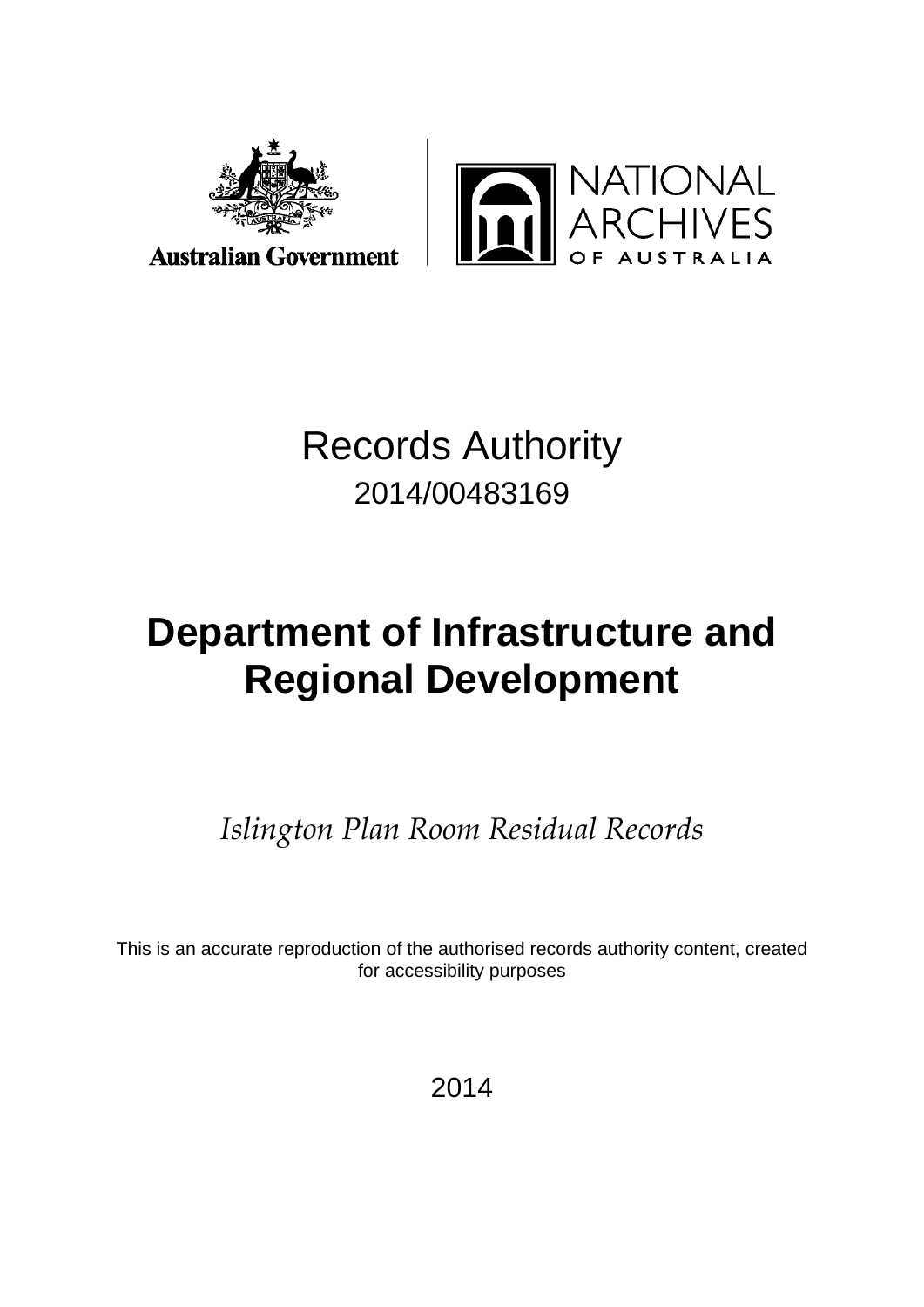#### **CONTENTS**

| <b>BACKGROUND</b>                           | 3 |
|---------------------------------------------|---|
| <b>APPLICATION</b>                          | 3 |
| <b>CONTACT INFORMATION</b>                  | 3 |
| <b>AUTHORISATION</b>                        | 4 |
| <b>ISLINGTON PLAN ROOM RESIDUAL RECORDS</b> | 5 |

© Commonwealth of Australia 2014

This work is copyright. Apart from any use as permitted under the *Copyright Act 1968,* no part may be reproduced by any process without prior written permission from the National Archives of Australia. Requests and inquiries concerning reproduction and rights should be directed to the Publications Manager, National Archives of Australia, PO Box 7425, Canberra Business Centre ACT 2610, Australia.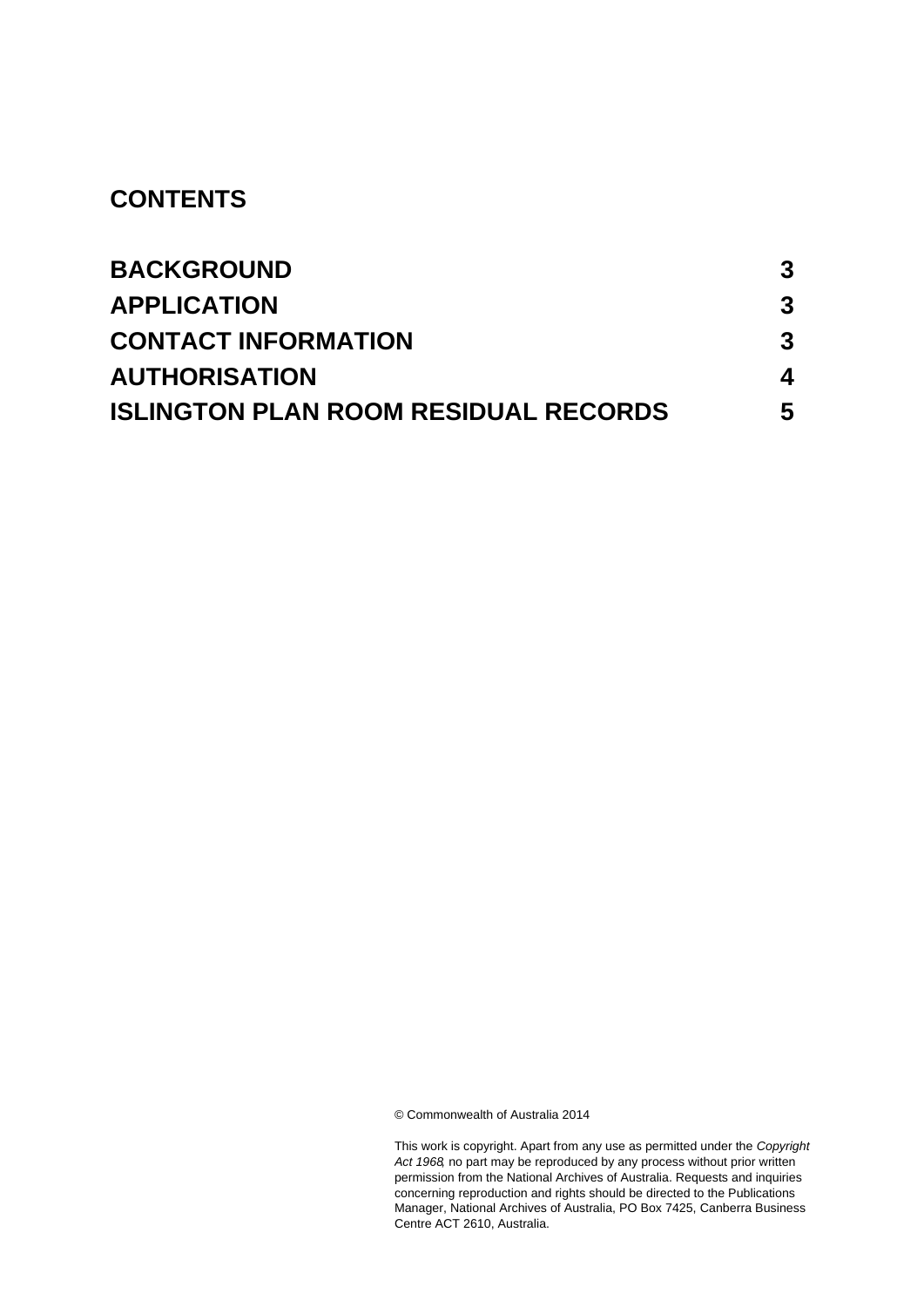#### **INTRODUCTION**

The Department of Infrastructure and Regional Development (the Department) and the National Archives of Australia have developed this records authority to cover records of the Islington Plan Room Collection. It sets out those records that need to be retained as national archives and gives the Department permission under the *Archives Act 1983* to transfer the ownership of other specified railways related records to approved not-for-profit organisations such as railway societies and museums. These organisations will be identified by the Department in consultation with the Archives and based on expressions of interest received from those organisations. Should attempts to re-home the records be unsuccessful this authority also gives permission for the Department to destroy those records

In lieu of destruction, the National Archives has agreed to this transfer as:

- the records are not deemed to be part of the archival resources of the Commonwealth; and
- there is a continuing interest in railway related material which can be utilised to add context to the collections of not-for-profit organisations such as museums and railway societies.

#### <span id="page-2-0"></span>**BACKGROUND**

The records known as 'the Islington Plan Room' records comprised over 200,000 plans, drawings and associated records formerly owned by the Australian National Railways Commission. The records were housed within the Genesee & Wyoming (G&W) Islington Workshop complex at Kilburn, South Australia.

In 2011, the National Archives issued Records Authority 2011/00553971 which allowed for the transfer of custody of the records to the Government of South Australia. In 2012 the records were relocated to the premises of State Records of South Australia for sorting and listing in anticipation of a transfer of ownership of records of significance to the history of South Australian railways. These were identified in South Australian records disposal schedule (RDS2014/06) covering approximately 75% of the plan room records, and the transfer of ownership to the South Australian Government was authorised by the National Archives in Records Authority 2014/00265577 in July 2014.

The destruction, retention or transfer arrangements for the records excluded from transfer to the South Australian Government is covered by this records authority.

<span id="page-2-1"></span>The records in class 61657 of this Records Authority date from before 1997 and are not of national archival significance. Although records of this nature would usually be authorised for *destruction after the business value has ceased, it is anticipated that the records will be of* interest to not-for-profit organisations and museums dedicated to the preservation of railway history. It is in the interest of all concerned that records that may be of benefit to non-government organisations are re-homed with those organisations where possible. Where this is not possible destruction of any remaining records in class 61657 is authorised.

#### <span id="page-2-2"></span>**APPLICATION OF THIS AUTHORITY**

- 1. For the records from the Islington Plan Room, this Authority replaces Records Authorities 999 (1993) and 106 (1994) issued to the Australian National Railways Commission. These records authorities must not be used after the date of issue of this Authority.
- 2. Where the records authorised for transfer to approved organisations cannot be re-homed, the Department of Infrastructure must arrange for the secure destruction of the records.
- 3. This Authority is to be used to determine how long records must be kept. Records that are identified as Retain as National Archives (RNA) are to be transferred to the National Archives of Australia for preservation.
- 4. Records coming within 'Retain as national archives' classes in this Authority have been determined to be part of the archival resources of the Commonwealth under Section 3C of the *Archives Act 1983*. The determination of Commonwealth records as archival resources of the Commonwealth obliges agencies to transfer the records to the National Archives when they cease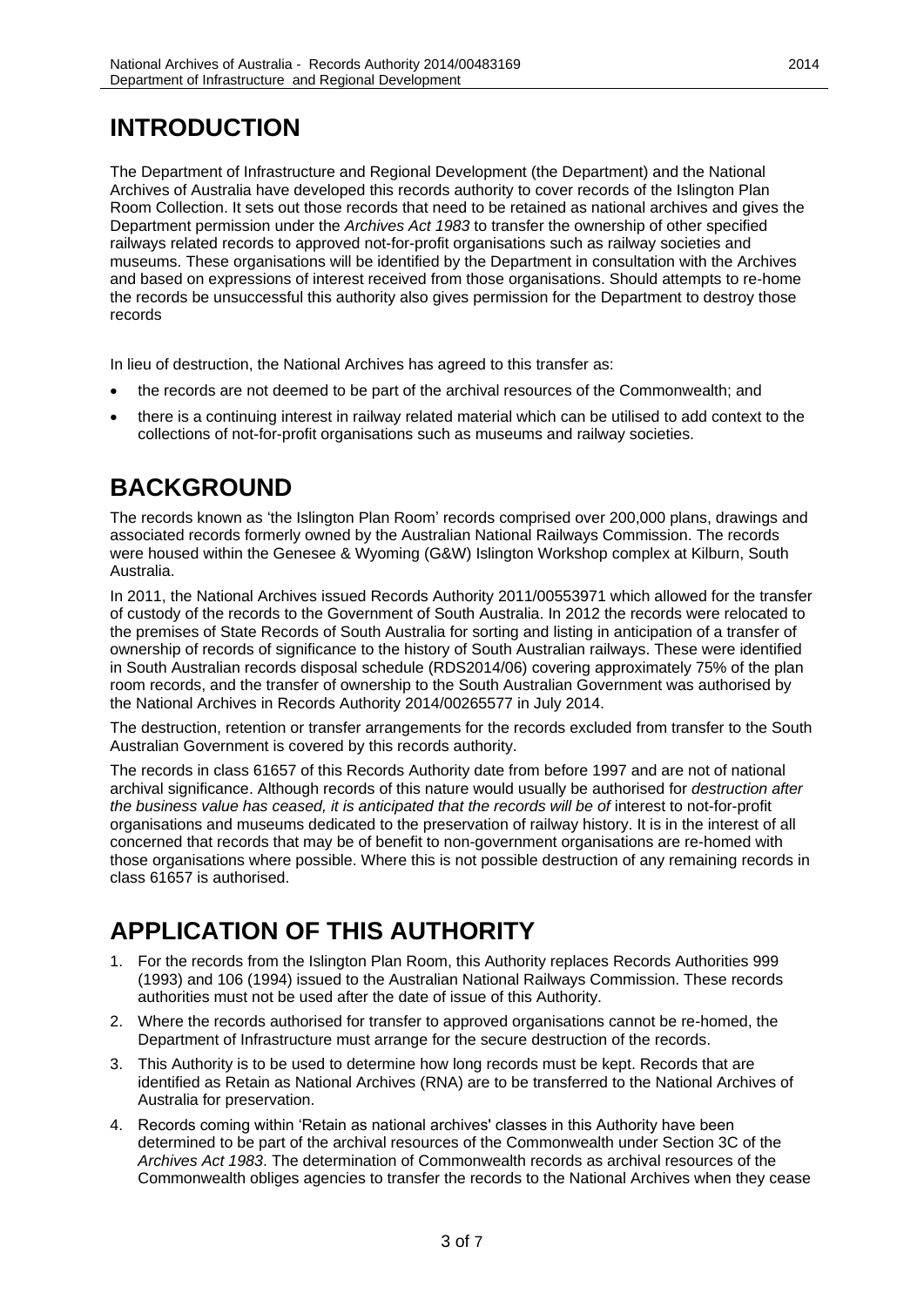to be current and, in any event, within 15 years of the records coming into existence, under Section 27 of the *Archives Act 1983*.

- 5. Records in the care of agencies should be appropriately stored, managed and preserved. Agencies need to meet this obligation to ensure that the records remain authentic and accessible over time. Under Section 31 of the *Archives Act 1983*, access arrangements are required for records that become available for public access including those records that remain in agency custody.
- 6. Appropriate arrangements should be made with the National Archives when records are to be transferred into custody. The National Archives accepts for transfer only those records designated as national archives.
- 7. Advice on how to use this Authority is available from the Department of Infrastructure and Regional Development records manager. If there are problems with the application of the Authority that cannot be resolved, please contact the National Archives.

#### **CONTACT INFORMATION**

For assistance with this authority or for advice on other records management matters, please contact National Archives' Agency Service Centre:

Queen Victoria Terrace Tel: (02) 6212 3610

Canberra Business Centre ACT 2610 Website: [www.naa.gov.au](http://www.naa.gov.au/)

Parkes ACT 2600 Fax: (02) 6212 3989 PO Box 7425 **Email:** [recordkeeping@naa.gov.au](mailto:recordkeeping@naa.gov.au) **Email:** recordkeeping@naa.gov.au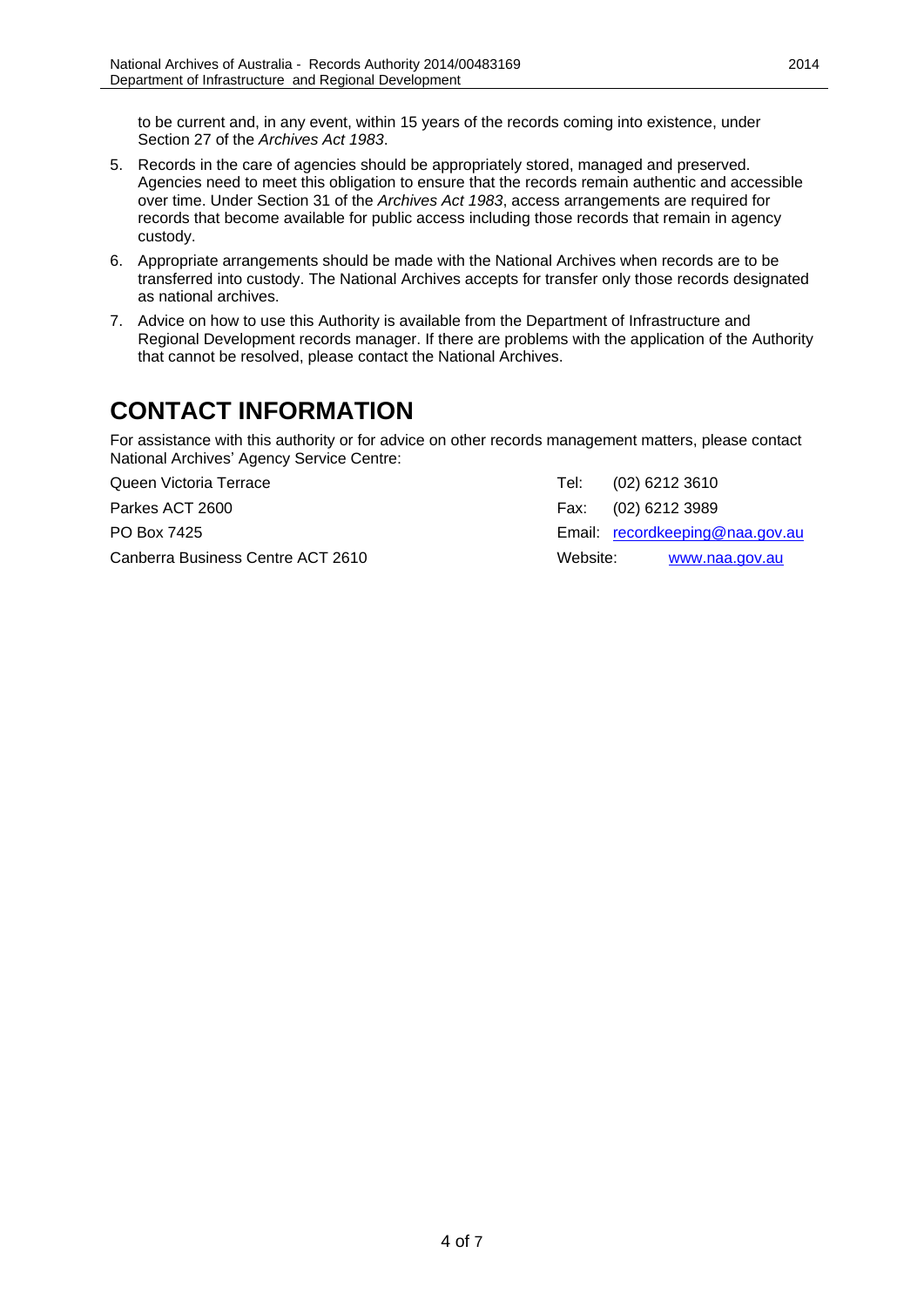#### <span id="page-4-0"></span>**AUTHORISATION**

#### **RECORDS AUTHORITY 2014/00483169**

| Person to whom notice of<br>authorisation is given: | Mr Mike Mrdak<br>Secretary<br>Department of Infrastructure and Regional Development<br>111 Alinga Street<br>Canberra City, ACT, 2601 |
|-----------------------------------------------------|--------------------------------------------------------------------------------------------------------------------------------------|
|                                                     |                                                                                                                                      |

| <b>Purpose:</b>     | Authorises arrangements for the disposal of records in accordance with<br>section 24(2)(b) of the Archives Act 1983.                                                                            |
|---------------------|-------------------------------------------------------------------------------------------------------------------------------------------------------------------------------------------------|
|                     | Determines records classed as 'Retain as national archives' in this<br>Records Authority to be part of the archival resources of the<br>Commonwealth under section 3C of the Archives Act 1983. |
|                     |                                                                                                                                                                                                 |
| <b>Application:</b> | Islington Plan Room residual records                                                                                                                                                            |
|                     |                                                                                                                                                                                                 |

This authority gives permission for the destruction, retention or transfer to the National Archives of Australia of the records described. This authority will apply only with the consent of the agency currently responsible for the business documented in the records described.

| 9 October 2014<br>Anne Lyons          |  |
|---------------------------------------|--|
| <b>Acting Director-General</b>        |  |
| <b>National Archives of Australia</b> |  |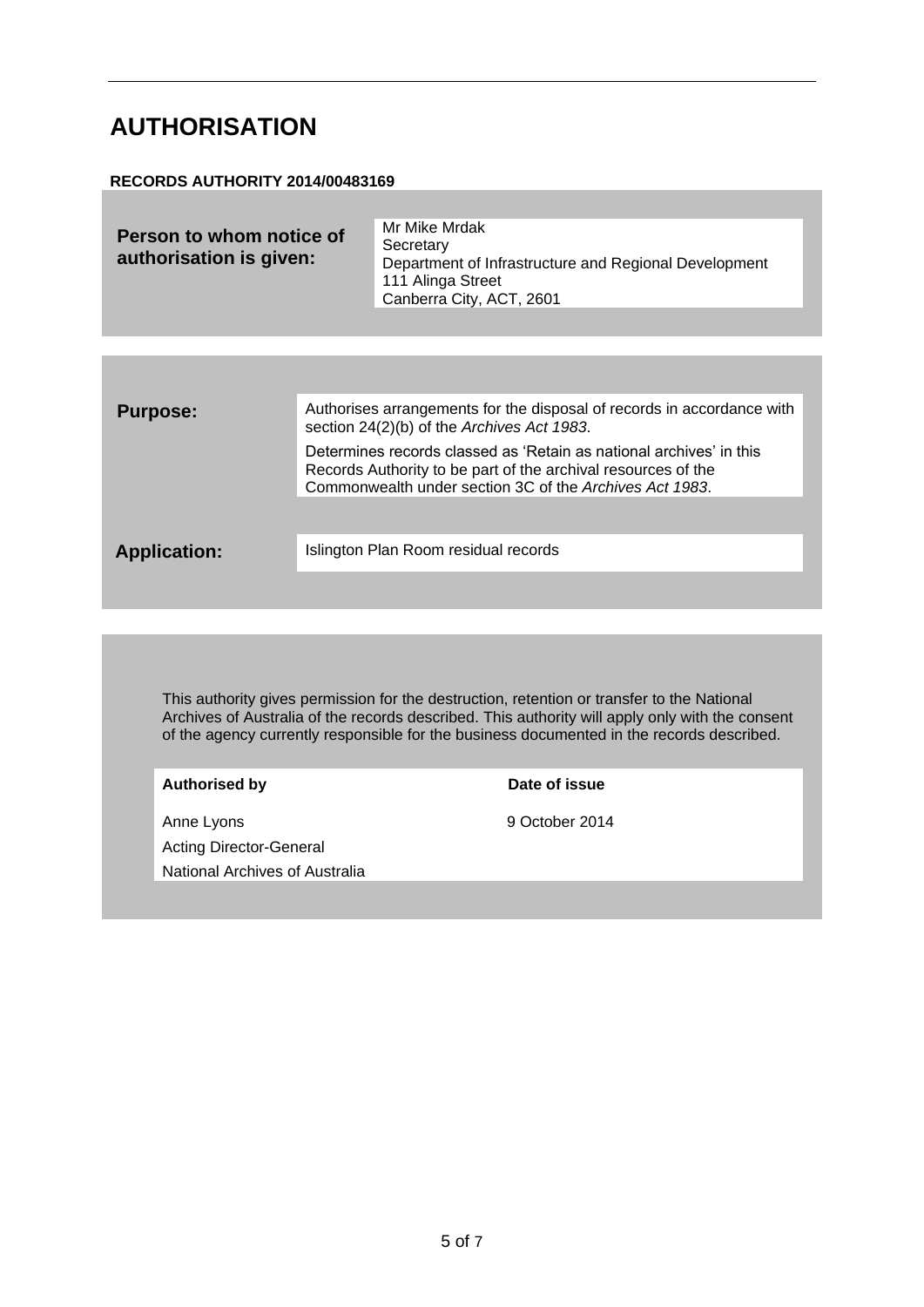### <span id="page-5-0"></span>**ISLINGTON PLAN ROOM RESIDUAL RECORDS**

| <b>Class No</b> | <b>Description of records</b>                                                                                                                                                                                                                                                                                                                                                                    | <b>Disposal action</b>                                                |
|-----------------|--------------------------------------------------------------------------------------------------------------------------------------------------------------------------------------------------------------------------------------------------------------------------------------------------------------------------------------------------------------------------------------------------|-----------------------------------------------------------------------|
| 61655           | Records documenting:                                                                                                                                                                                                                                                                                                                                                                             | Retain as national                                                    |
|                 | Civil engineering projects undertaken overseas, or Australian<br>railways projects not involving the South Australian rail<br>network, that have civil engineering, historical or informative<br>value; and                                                                                                                                                                                      | archives                                                              |
|                 | Commonwealth and Australian National Railways crane and<br>$\bullet$<br>gantry general arrangements drawings and rollingstock plans<br>for non-South Australian lines.                                                                                                                                                                                                                           |                                                                       |
| 61657           | Records documenting:                                                                                                                                                                                                                                                                                                                                                                             | Transfer ownership to                                                 |
|                 | civil engineering records, drawings, plans and historic<br>٠<br>information from South Australian, Commonwealth and<br>Australian National Railways that are:                                                                                                                                                                                                                                    | approved organisation<br>in first instance.<br>Destruction authorised |
|                 | duplicates or cancelled;<br>$\circ$                                                                                                                                                                                                                                                                                                                                                              | if transfer cannot be<br>made                                         |
|                 | superseded or completely redrawn;<br>$\circ$                                                                                                                                                                                                                                                                                                                                                     |                                                                       |
|                 | working sets;<br>$\circ$                                                                                                                                                                                                                                                                                                                                                                         |                                                                       |
|                 | reference copies received from other states, government<br>$\circ$<br>agencies or businesses.                                                                                                                                                                                                                                                                                                    |                                                                       |
|                 | Includes South Australian Railways civil engineering plans<br>showing connections to sewerage created by other agencies                                                                                                                                                                                                                                                                          |                                                                       |
|                 | electrical engineering records (South Australian,<br>٠<br>Commonwealth and Australian National Railways) that are:                                                                                                                                                                                                                                                                               |                                                                       |
|                 | duplicates or cancelled;<br>$\circ$                                                                                                                                                                                                                                                                                                                                                              |                                                                       |
|                 | superseded or completely redrawn;<br>$\circ$                                                                                                                                                                                                                                                                                                                                                     |                                                                       |
|                 | working sets.<br>$\circ$                                                                                                                                                                                                                                                                                                                                                                         |                                                                       |
|                 | Photographs - unannotated, untitled, undated, and<br>$\bullet$<br>unidentified from South Australian, Commonwealth and<br>Australian National Railways;                                                                                                                                                                                                                                          |                                                                       |
|                 | South Australian, Commonwealth and Australian National<br>$\bullet$<br>Railways circuit diagrams and plans, wiring details, control<br>and schematic circuits, switch connections, train order signal<br>details, sockets, insulated rail joints, battery housings, light<br>and power diagrams for cottages, signal cabins and bridges,<br>masts and brackets for signals and signal equipment; |                                                                       |
|                 | Overseas mechanical engineering prints of foreign company<br>$\bullet$<br>plans of cranes, gantries operated by Commonwealth<br>Railways and Australian National Railways;                                                                                                                                                                                                                       |                                                                       |
|                 | South Australian, Commonwealth and Australian National<br>$\bullet$<br>Railways crane and gantry plans, excluding general<br>arrangements drawings; foreign crane and gantry plans<br>covered by class 61655;                                                                                                                                                                                    |                                                                       |
|                 | South Australian Railways mechanical engineering drawings<br>$\bullet$<br>of plant and equipment, mechanical engineering tool design<br>drawings, and mechanical engineering performance graphs;                                                                                                                                                                                                 |                                                                       |
|                 | South Australian, Commonwealth and Australian National<br>Railways, and foreign mechanical engineering plans that are<br>superseded or completely redrawn; and                                                                                                                                                                                                                                   |                                                                       |
|                 |                                                                                                                                                                                                                                                                                                                                                                                                  |                                                                       |